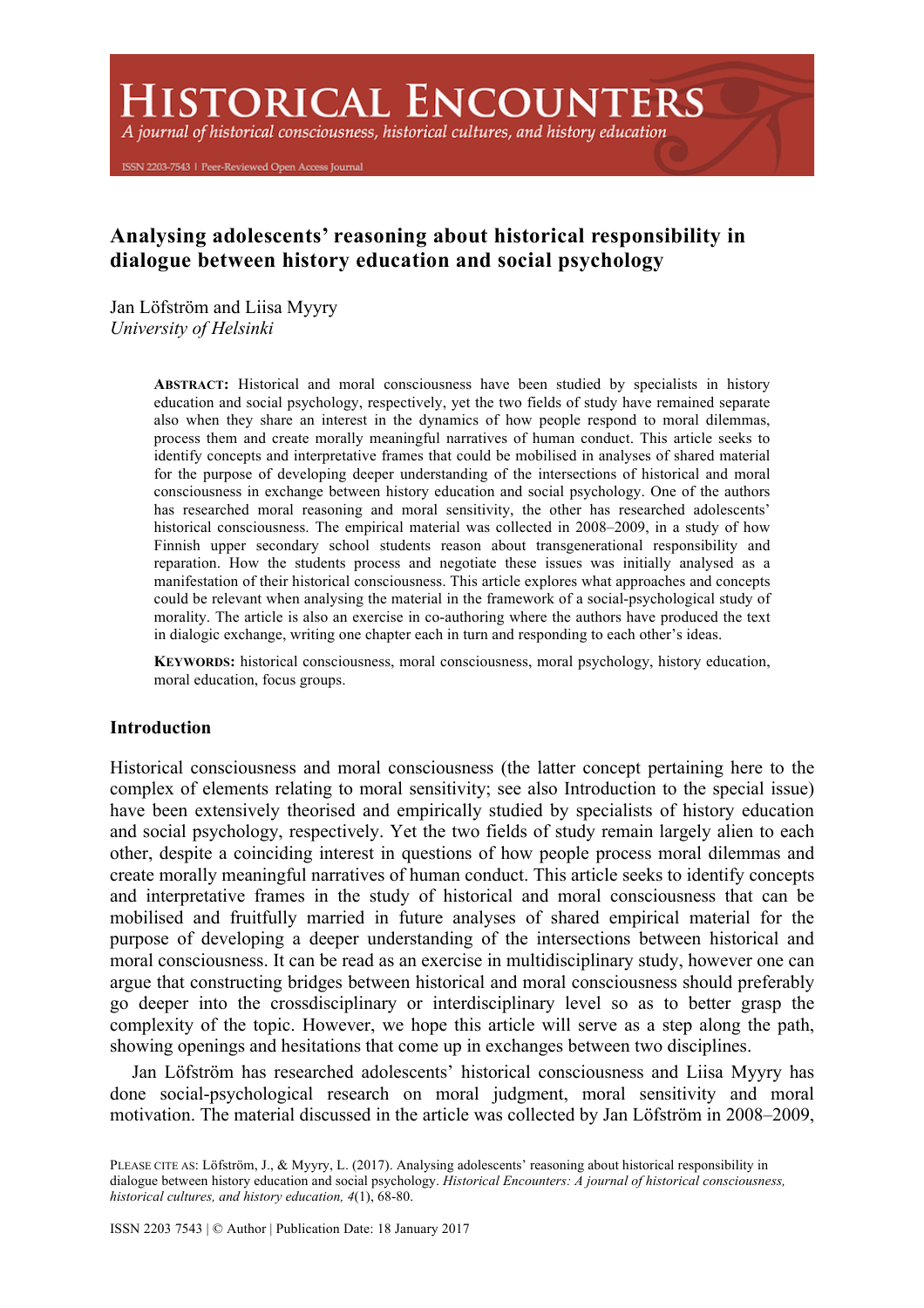in a focus group study of how Finnish upper secondary school students reason about issues of transgenerational responsibility and historical reparations. How the students processed and negotiated these issues was seen as manifestations of their historical consciousness. This article explores what approaches and concepts could be relevant and rewarding when analysing the focus group material in the framework of a social-psychological study of morality, bringing a fresh view on the project that was initially hinged upon other conceptual premises.

The article is a co-authoring exercise where the contributions from the authors are in dialogic exchange. At first Jan Löfström describes the aims and the outcomes of his study. Liisa Myyry then discusses, from the perspective of social psychology, what conceptual approaches could be relevant and fruitful in analysing these focus groups. In the following chapter Löfström ponders upon these suggestions and the questions they raise, and in chapter four Myyry responds to those reflections. The final words present some concluding remarks on how the focus group might have been modified in the direction of integrating the study of historical and moral consciousness more closely.

# **Starting point: studying adolescents' moral consciousness via their reasoning on historical responsibility**

The research project on Finnish adolescents' reflections on historical responsibility and historical reparation, launched, in 2008, was propelled by the observation that issues of transgenerational responsibility and reparation were prominent in the global scale but there was next to no research on how people reason about transgenerational responsibility and see the meanings of historical reparation. Reconcilliating historical conflicts through history education has now become a topic of numerous educational initiatives (e.g. Han et al. (eds), 2012; Korostelina & Lässig (eds), 2013), the political, philosophical and judicial dimensions of historical reparations have been extensively studied (e.g. Barkan 2001; Elster 2004; Freeman et al. 2006; Nobles 2008; Thompson 2002; Torpey 2006; Wiebelhaus-Brahm 2009; Gibney et al. (eds) 2008), yet people's reflections on the rationale and justification of historical reparations still remain very much unexplored as they did also ten years ago.

Questions relating to the treatment of historical injustices are, for example, who if any was accountable for the unjust actions in the past, who has a moral right to speak on behalf of the perpetrators and the victims of past injustices now, and can people of a distant past be judged by today's moral standards, and on what premises? As people discuss these questions they express what kind of narratives of historical change and continuity they are predisposed to construct. For example, do people readily think of the past, the present and the future as connected by continuities or rather that they are separated by discontinuities? In the first alternative they may more willingly say that there is transgenerational moral responsibility, for example.

Perceptions of continuity and discontinuity lie at the heart of historical consciousness, a basic human disposition that one's interpretations of the past, expectations about the future and perceptions of the present inform and feed into each other (see, for example, Seixas (ed.), 2004.) It has also been suggested, notably by Jörn Rüsen (2004), that historical consciousness is a kind of narrative competence, ability to generate interpretations of the world where there are meaningful interrelations between the past, the present and the future. Rüsen's theory of various types of narratives implies some differentiation between more and less developed narratives but it does not give an explicit hierarchy of the types. Historical consciousness has been theorised by a number of scholars but Jörn Rüsen can be pointed out as a theorist with explicit interest in the moral element of historical consciousness. He has argued that in the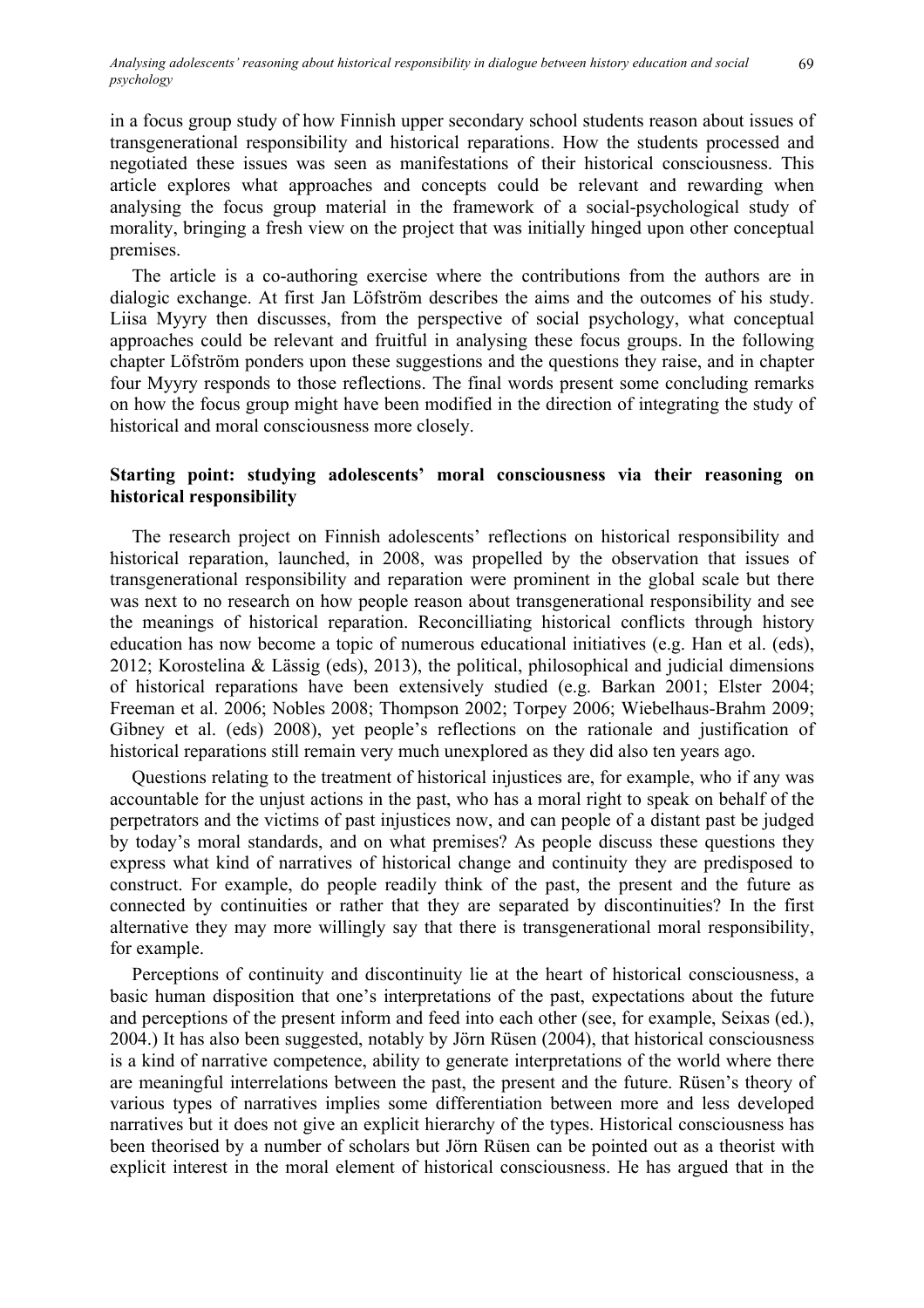narratives of historical change and continuity that people generate there is a moral dimension involved in that these narratives are stories about right and wrong. In other words people are predisposed to give history moral meanings. (See Rüsen, 2005; Ammert 2015.) In that respect moral consciousness is inextricably intertwined with historical consciousness.

In moral psychology moral consciousness, or moral sensitivity, could be defined as an awareness of how our actions affect other people immediately and in long-term (Rest, 1986). Moral sensitivity requires the ability to take the other's viewpoint, and cognition and affect are interconnected in moral sensitivity in role-taking and feeling the so called moral emotions, such as empathy, guilt and shame. Although through decades cognition was the main focus of moral research, in recent years the focus has shifted more and more to the role of emotions in moral consciousness and behavior (Hoffman, 2000; Lickel et al., 2005; Silfver-Kuhalampi, 2009). It seems that the emotional part of morality also help us to interpret the moral meanings people give to historical narratives.

Research on adolescent historical consciousness can contribute to the development of history teaching if it helps teachers and teacher educators to understand how students connect the 'layers' of time and situate themselves in the fabric of temporal relations. A deeper knowledge of this may help teachers to better design history classes so that students experience the study of history as relevant and rewarding to their lives. This was also the rationale of the study of Finnish adolescents' historical consciousness as it started.

The Finnish research project was based on focus group interviews of fifty-three 17–18-year old upper secondary school students (28 boys, 25 girls). In every group there were three to four interviewees, recruited on a voluntary basis. The focus groups took place in eight different schools in Southern and Central Finland. The justification for using focus groups was to get a view of how adolescents collectively ponder on the issues of transgenerational responsibility. For example, what arguments would they spontaneously find more intelligible or unintelligible, more justified or unjustified, and how would they negotiate between the potentially dissenting voices within the group? The important thing for the researcher here is not the frequency of particular interpretations but rather how readily interpretations are given, how articulated they are, and how diversely they are negotiated during the discussion (for more details about the methodology, see Löfström, 2014.)

The focus group interviews focused on four large themes which were: Can injustices of the past be repaired trans-generationally? Who can make historical reparations, and to whom? What could be the best way of repairing an historical injustice? Why have apologies for historical injustices become so frequent? Within the main themes other related issues were also addressed, like for example the possibility of official acts of forgiving. Some of the questions were posed at a general level and some at the level of concrete historical cases, like for example violence in the Finnish Civil War 1918 or the deportation of Jewish exiles from Finland during WW II. The interview frame included following items; note that the questions were not always posed in the same order or in the same format.

*– When speaking of the Finnish Winter War 1939–1940, or the Civil War 1918, how much do you speak of 'us' or think in terms of what 'we' did? How do you find the idea of being part of a chain that binds together many generations?*

*– What episodes of Finnish history do you perhaps feel proud or ashamed of, and why?*

*– Who were the guilty ones in 1918 and of what?* 

*– What were the morally bad things that happened in 1918 and how might they be repaired now, if at all?*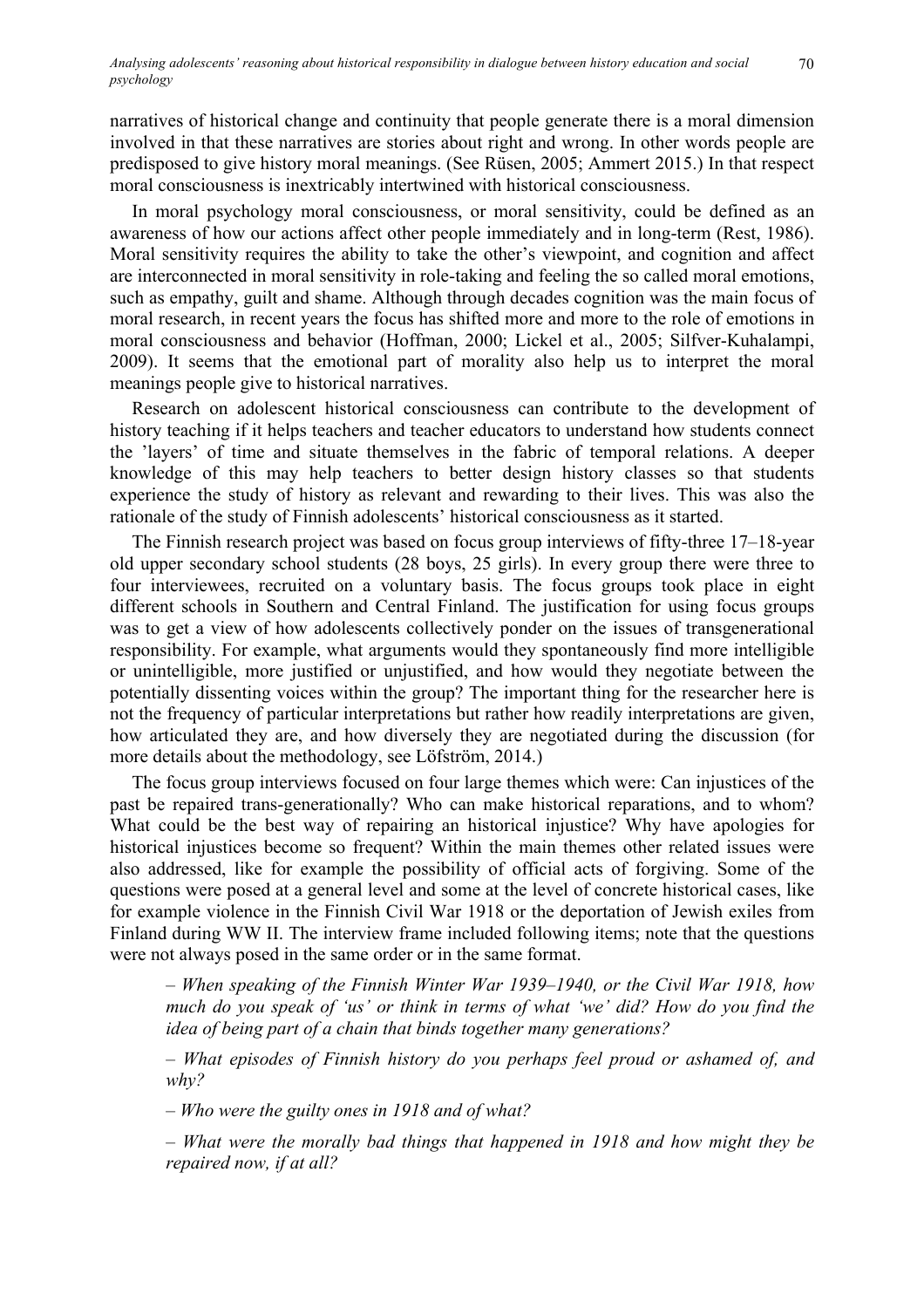*– What do you think of the Finnish state apologizig to the former Red orphans?*

*– What do you think of the idea that developing countries should get reparation from the Western countries for the time of colonialism?*

*– What do you think of the apology of the then Finnish Prime Minister Paavo Lipponen, in 2000, at the monument for eight Jewish exiles who were handed over to Germans in 1942, and what other ways could there have be for dealing with the 1942 deportation?* 

*– What do you think of the Prime Minister apologizing on behalf of all the (Finnish) people, and how much do you think his words obligate you morally?* 

*– How should one define the group "all the Finnish people" that the Prime Minister referred to?*

*– Why do you think apologies for past injustices have become more numerous?* 

*– How do you find the idea of repairing historical injustices with money rather than apologies, and in what circumstances might one or the other alternative be more compelling?*

*– What do you think of historical wrongs being forgiven officially?*

*– What do you think of the claim that there is moral progress in the history or that historical research can adjudicate who did right and wrong in the past?*

In the transcribed interviews passages were coded and categorized with the key words like historical continuity/discontinuity, individual/collective responsibility, and ethical relativism/universalism, so as to identify what issue(s) the students were discussing at that point and what arguments they were making. A more detailed grid was then used for sorting out the diversity of motivations and justifications for or against particular notions and interpretations.

An example of the material is the following excerpt from the transcription of one of the groups. Four students (F22, F23, F24, M26) and the interviewer Q are discussing the possibility of transgenerational reparations:

F23: *I think what happened then [in Finland 1918] has happened, one can't repair it because the people are different now.*

F22: *Yes, one can't repair it anymore.*

F23: *Yes.*

F22: *It won't make things better to anyone anymore.*

F23: *For example, I couldn't apologize to someone for what my grandfather has done because it is not my concern. It is really difficult to apologize when those people are no longer alive.*

F22: *Yes, and those who made the decisions then have been dead for a long time now, in that sense it really is impossible to repair it to anyone anymore.*

*[Q: Could the Government today apologize to those who became orphans when their Red parents were killed in 1918, for example?]*

F22: *It doesn't sound sensible because surely there were orphans also on the White side. I don't somehow...*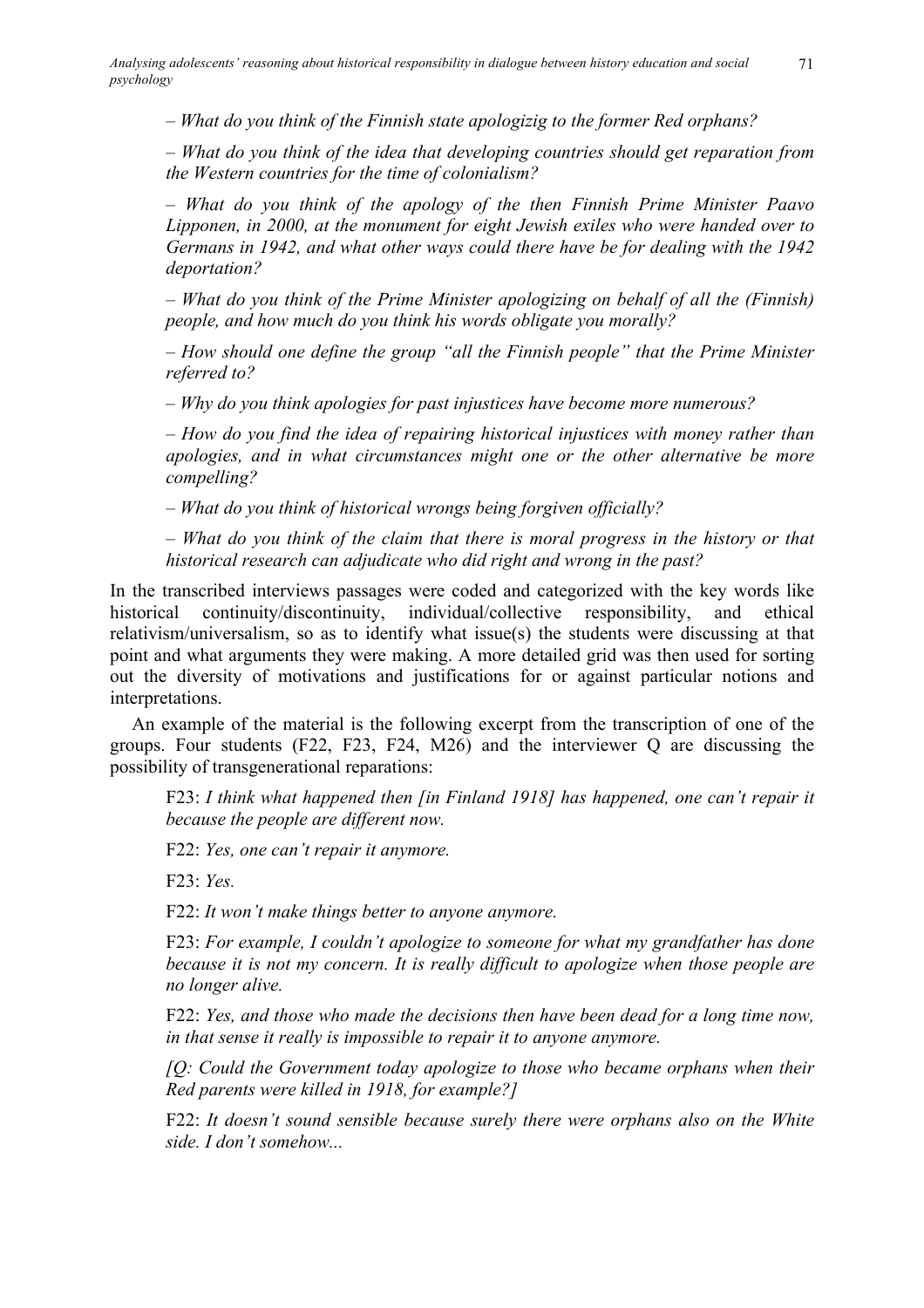F24: *It is such a remote thing anyway. If you think of those orphans, surely some of them are also already dead.*

F22: *True.*

F23: *Sure it is sad there are these orphans, and they would like to think that someone is accountable for their being orphans, but I can't see how they can expect someone will come and apologize now.*

M26: *I think the state is now the same as in 1918 also when those in power, of course, have changed dozens of times. And when you think there were obvious war crimes [in 1918] afterwards, like executions of thousands of prisoners, and especially you know your relatives carried out executions, you would like someone to apologize. You feel a little ashamed of what the relatives did on the White side.*

F24: *Yes, perhaps it would also clear the air if it was openly talked about. Maybe not blame anyone because who is there to blame anymore, but one would openly speak of it. It could perhaps make it easier for the nation to get over it and [it] would not be a taboo anymore.*

F22: *True.*

# F24: *It might be good that at least somebody would say something about it.*

The students in all the focus groups would readily generate arguments in support of the view that since the perpetrators and victims of past unjust acts are no more alive, transgenerational responsibility to reparation does not exist. The idea of there being a rupture between the past and the present seemed intelligible and compelling to them. However in the excerpt above M26 challenged this view and told about his feeling of 'vicarious shame' and this led to the fellow students F22 and F24 acknowledging that feelings of transgenerational shame and guilt may exist and that symbolic reparations like apologies may be genuinely important to those concerned.

The students in the groups would spontaneously subscribe to an individualist notion of moral responsibility: you are only accountable for what you personally do, thus it does not make sense to speak of a moral obligation to amend for the deeds of earlier generations. This view, however, would be modified and the plausibility of historical responsibility would be judged more favourably if the students came to discuss some cases where the transgenerational legacy of the past was more directly visible, like in the material consequences of colonialism. The proliferation of institutional apologies for historical injustices was mostly explained by the students so that apologies serve strategic interests of the apologizing states by bringing to them good-will and political and other advantages. Victims' needs and victims' role in demanding for reparations mostly did not come up in the groups. The students would readily say that historical apologies can remind us all of the tragedies of the past and they can serve as signals of good-will on the part of those who apologize, yet the benefits of apologies to the victims were apparently difficult for the students to imagine.

The students' responses can be seen as manifestations of what Jörn Rüsen (2005) has called exemplary and critical types of historical consciousness: the students agreed among themselves that history can give moral recommendations but they also questioned historical continuity and transgenerational identification. As we noted, in Rüsen's theory there is an implicit hierarchy of types of historical consciousness. The Finnish project, however, was not geared towards differentiating between the various 'levels' of historical consciousness but identifying what difficulties the students have when considering potential interconnections and interdependencies between the past, the present and the future.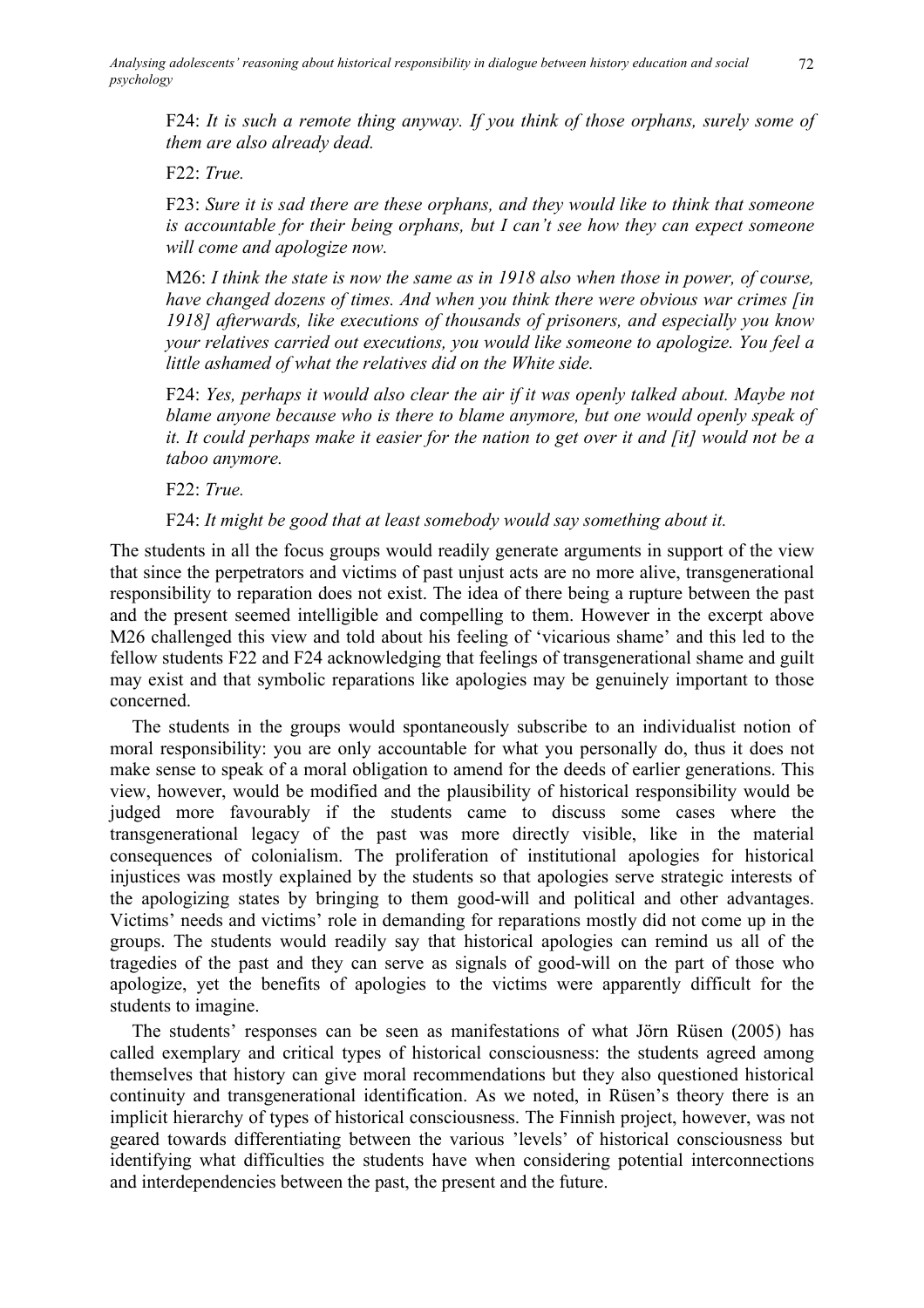The key concepts in the research project were drawn from the theory of history and history education. What can this focus group material offer to a social-psychological study of moral judgment and moral motivation? What concepts or perspectives could be fruitful to consider in that context, and what could be interesting to analyse in the 'moral consciousness' of the students, from the point of view of social psychology?

# **Useful social-psychological concepts for studying adolescents' moral consciousness: group identification and intergroup relations**

As mentioned above, moral consciousness, or moral sensitivity, refers to an awareness of how our actions affect other people immediately and in long-term (Rest, 1986). It includes being aware of who are the concerned parties in the situation, what lines of action are possible, and what may be the consequences of different behaviours to different parties. Who the protagonist perceives as being 'others' in a specific situation also depends on who is included in her/his moral universe. Inclusiveness of the moral universe refers to the breadth of the community to which people apply moral values and rules of fairness (Schwartz, 2007). Moral sensitivity requires both cognition and affect, such as empathy, which is prone to motivate us to behave morally (Hoffman, 2000; Silfver-Kuhalampi, 2009). Empathy is also seen to be the base for guilt. According to Hoffman (2000), guilt is characterized by tension and regret that arise when the person feels empathy for the victim and understands that she/he is responsible for the victim's distress. Empathy may not have been a key concept in cognitive developmental moral theories of justice reasoning, but it has long been studied as a motivator of moral behavior (for example, Stotland 1969; Hoffman 1981).

In recent years the concept of collective guilt has become an increasingly popular research topic in social psychology. Collective guilt is an emotion that arises mainly when group members perceive that they have some responsibility for, or control over, their in-group's wrongdoings or the possible consequences of those wrongdoings (see, for example, Lickel et al., 2005). Feeling collective guilt is thus related to group membership and to the constellation between in-group *versus* outgroup. In the case of historical injustices that were encountered in Finland in the Civil War 1918 or in WW II, for instance, group identity in particular may be activated. There are two cognitive processes going on in transforming group membership into group identity. Categorization takes place when individuals classify people on the basis of their membership in various groupings. The most critical classifications are in-group (the group one belongs to) and outgroup (the group one does not belong to). Identification occurs when individuals take on the qualities and characteristics of the group to which they belong (see, for example, Turner et al., 1987). Typically, strong in-group identification is related to a low tolerance towards outgroup.

A concept related to collective guilt and group identification is intergroup forgiveness or reconciliation. Forgiveness is typically defined as a response that forgoes negative emotions, thoughts and actions (like revenge) in the face of a transgression. Three common conceptualizations of forgiveness are presented on the basis of philosophical and psychological literature: (1) forgiveness supposes the replacement of negative emotions toward the offender by positive emotions; (2) forgiveness is a strictly dyadic process, involving only an offended and an offender who is known to the offender; and (3) forgiveness is not a process that devalues the forgiven person but a process that encourages him/her to behave better in the future (Mullet, Girard, & Bakhshi, 2004).

Mullet, Girard and Bakhshi (2004) investigated in their study of French families how people conceptualize forgiveness and do they share the same theoretical conceptions. The researchers also examined to what extent people differ in these respects. They called the first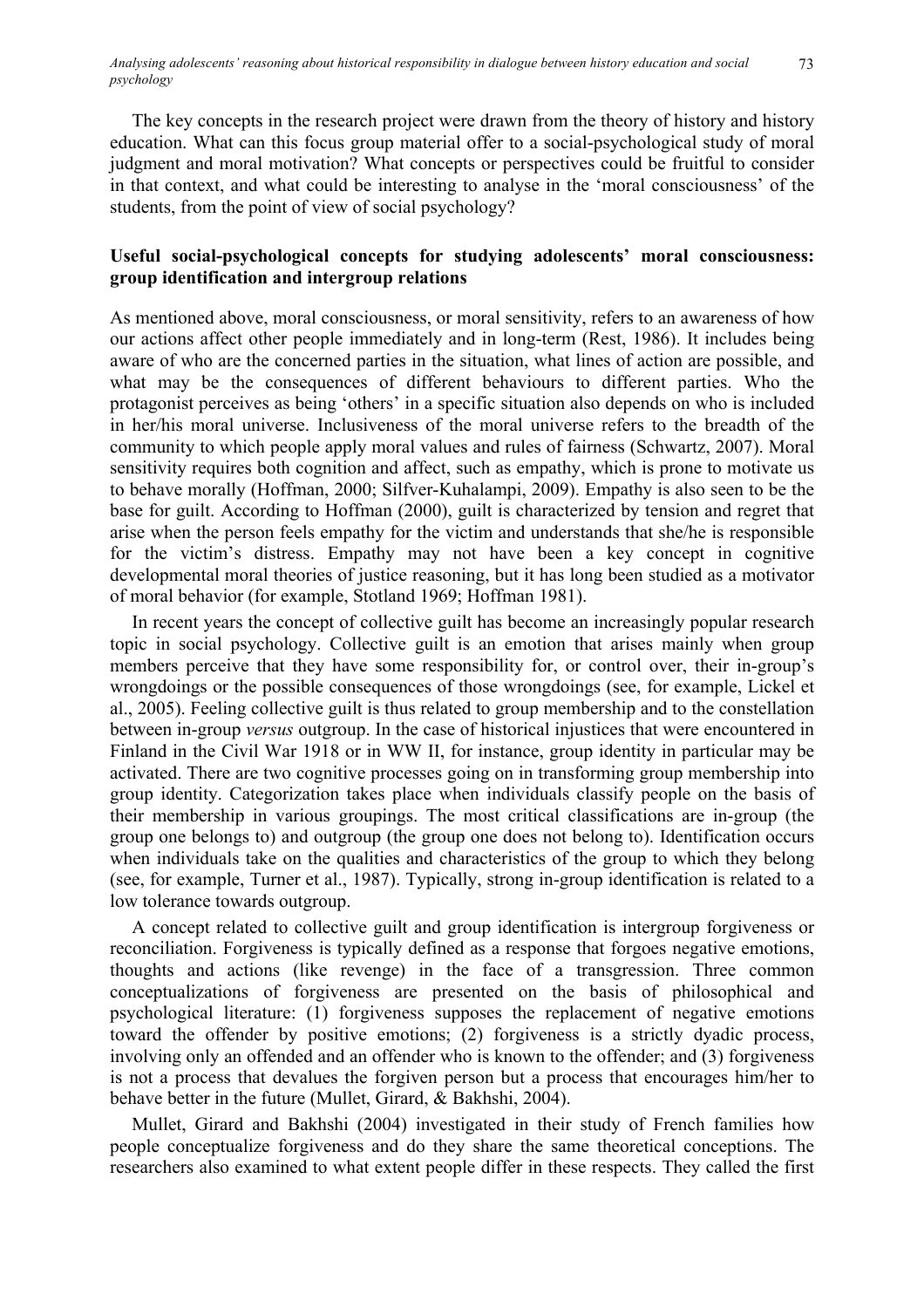conceptualization of forgiveness (replacement of negative emotions by positive ones) a "change of heart" process. Their study showed that approximately only one fifth of the respondents agreed on the notion that forgiving someone is a "change of heart" process. About one third were neutral and over 40 per cent of the respondents disagreed with the conceptualization. Concerning the conceptualization "forgiveness is a strictly dyadic process" the results indicated that most respondents conceptualized forgiveness as something more than a dyadic process. They gave high scores to items like "You can forgive the person responsible for an institution – the state, the church, an association – which have done you wrong", and "You can forgive a person who has done you wrong even after the death of that person". Only 25 per cent of the respondents thought that forgiving is only possible between a known offender and a known offended. Mullet et al (2004) concluded that based on this result, forgiveness is conceptualized as a process that involves a forgiver but not necessarily an offender, and that identities of the possible forgiver and the possible forgiven person are much broader than usually considered in the literature. The third conceptualization (forgiveness helps offenders to behave better in the future) was moderately supported by the respondents: 33 per cent of them agreed with the notion.

Thus, based on (social) psychological research there seems to be divergent ideas of forgiveness among people and in some cases big individual differences. These might explain the different attitudes towards forgiving historical injustices, together with the group identification and moral emotions.

#### **Questions to a social psychologist from a history educator**

In the preceding chapter there are some concepts and perspectives the researchers in history education can find inspiring to relate to. For example, sensitivity and empathy are relevant concepts also in history teaching where ability to put oneself in an other person's shoes in order to better understand his/her intentions as an historical actor is considered important. It is called 'historical empathy', and it has a cognitive and an affective dimension. (Endacott  $\&$ Brooks, 2013.) One of the aims in history teaching is to develop students' historical empathy, thus there is a notion of a hierarchy of levels of historical empathy, albeit it may often remain untheorised. In the previous chapter it is argued that moral sensitivity requires ability to take the other's viewpoint and this includes also being aware of "what might be the consequences of different behaviours to different parties". These are in fact aims that also history educators consider central in developing students' historical thinking and historical empathy (see, for example, Portal, 1987; Harris & Foreman-Peck, 2004; Davis, Yeager, & Foster (eds), 2001). The intriguing question is how the social-psychological theories of moral sensitivity could support conceptually more refined interpretations of historical empathy and its development.

The previous chapter notes: "Collective guilt is an emotion that arises mainly when group members perceive that they have some responsibility for, or control over, their in-group's wrongdoings or the possible consequences of those wrongdoings". If some person, contrary to what could be reasonably expected, does not feel collective guilt, it might then be related to how the person perceives his/her in-group or how he/she perceives that the morally bad thing in the past was not caused by volitional acts, for example. Both perceptions were visible in the Finnish focus groups. The perception where the crucial point is the mental demarcation of the in-group is probably usually more interesting to a researcher of historical consciousness. In the framework of the social-psychological studies of moral sensitivity and moral consciousness, does it make a difference which one of these two perceptions weighs more in the person's mind?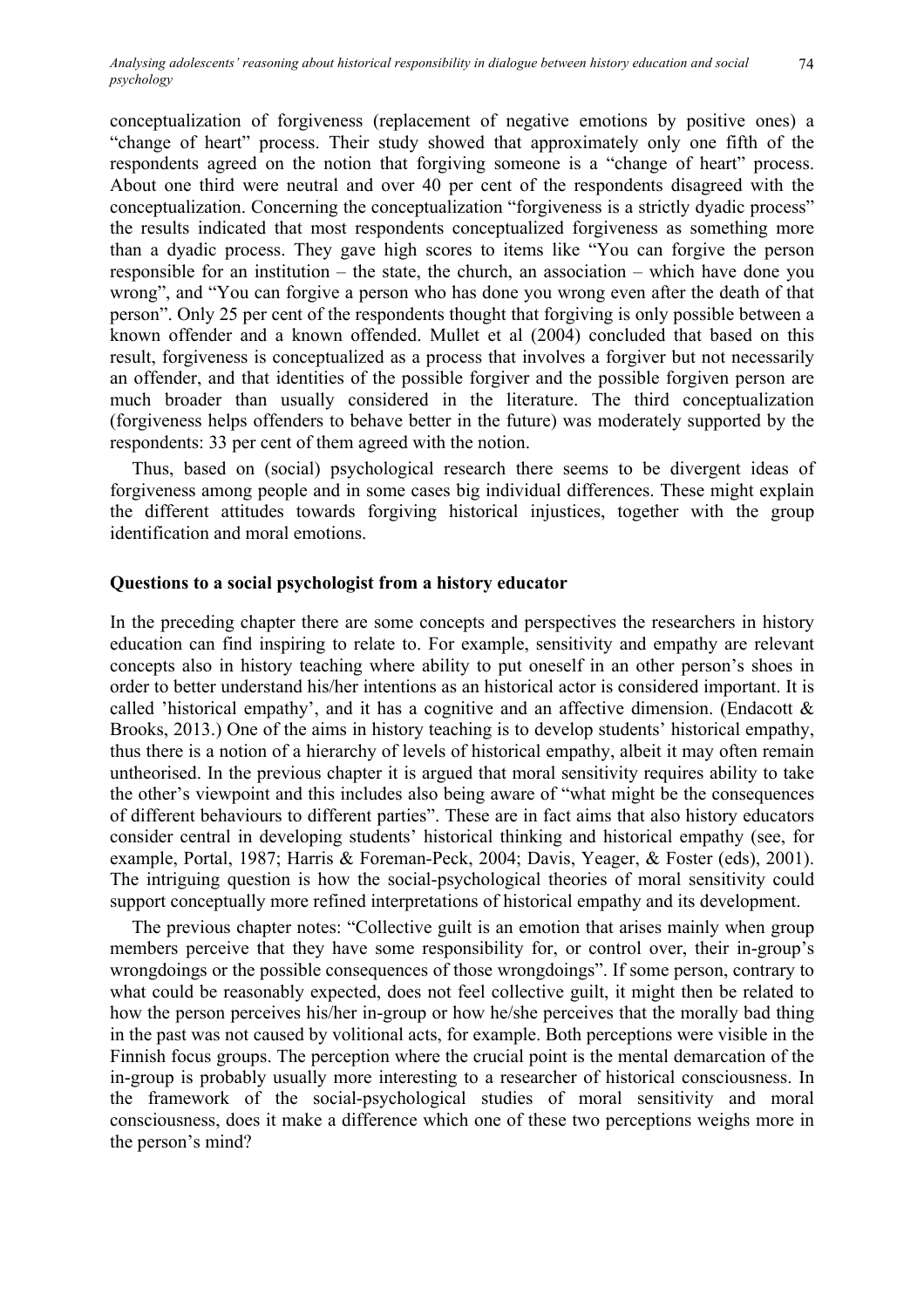Two further questions come to an history educator's mind when reading the previous chapter: Does it make a difference from a social psychological point of view whether the moral emotion in question is (collective) guilt or shame, and whether this emotion is 'vicarious' or due to the feeling of not having done enough to repair some historical injustice? What can be said about the case M26 in the excerpt above in this view?

The previous chapter also discusses the results of a study on how people conceive the notion of forgiveness. How do the results of that (quantitative) study match with the (qualitative) observations on Finnish upper secondary school students' reasoning on historical responsibility? For example, let us consider the following points.

1) "Forgiveness supposes the replacement of negative emotions toward the offender by positive emotions." In the study only one fifth of the respondents agreed with the notion that the process of forgiving entails some kind of "change of heart". Also the students in the focus groups were sceptical about there being any deeper sentiments involved in forgiveness. In their reasoning the act of forgiving (and apologizing for) historical wrongs may rather have social benefits because the meaning of the act of forgiving is that it is a constructive perlocutionary speech act more than an outcome of some moral conviction. Does this suggest a lacking moral sensitivity or historical empathy, and can this be 'assessed' with some reference point?

2) Only 25 per cent of the respondents in the research on French families thought that forgiving can only be possible between a known offender and a known offended. The students in the focus groups were sceptical about the meaning of symbolic reparation between persons who are not part of the 'original' victim–perpetrator dyad. What bothered them was the idea that perpetrators' or victims' descendants would speak on behalf of their forefathers. Is it an indication of well developed role-taking capability that one can also think of other actors than original victims and perpetrators as moral stake-holders in an historical reparation processes?

3) In the study of French families (only) one third of the respondents considered that forgiveness may encourage people to behave morally better in the future. Do socialpsychological studies of moral sensitivity and moral motivation suggest that such an effect exists? There is a long tradition where history, understood as knowledge about the past, is assumed to provide people with moral guidance (*historia magistra vitae*), however in Jörn Rüsen's typology of historical narratives exemplary narratives are, implicitly, not typical of the most sophisticated mode of historical consciousness. If one is predisposed to think that forgiveness can move people towards morally better conduct, does it then also witness of ability to reconsider and reinterpret the past in the light of present and future expectations?

## **A social-psychological response to a history educator**

Above, Löfström is intrigued to know if, and how, the social-psychological theories of moral sensitivity could support conceptually more elaborated interpretations of historical empathy and its various 'levels'. Conceptually, moral sensitivity requires role-taking and empathy which form its cognitive and affective aspects (Rest, 1986). Feelings of empathy are presumed to alert an individual to the moral relevance of the situation (Pizarro, 2000). According to Eisenberg (2000), pure empathy – that is, an affective response to an other's emotional state or condition that is similar to what the other person is feeling or is expected to feel (see, for example, Eisenberg et al., 1994) – is not other-oriented, but by cognitive processing it can turn into sympathy, personal distress or a combination of the two. Thus, empathy, sympathy and personal distress are regarded as divergent emotional experiences although all three require some level of cognitive processing. Hoffman (2000) has proposed that empathy develops through five levels from the newborn reactive cry to empathic distress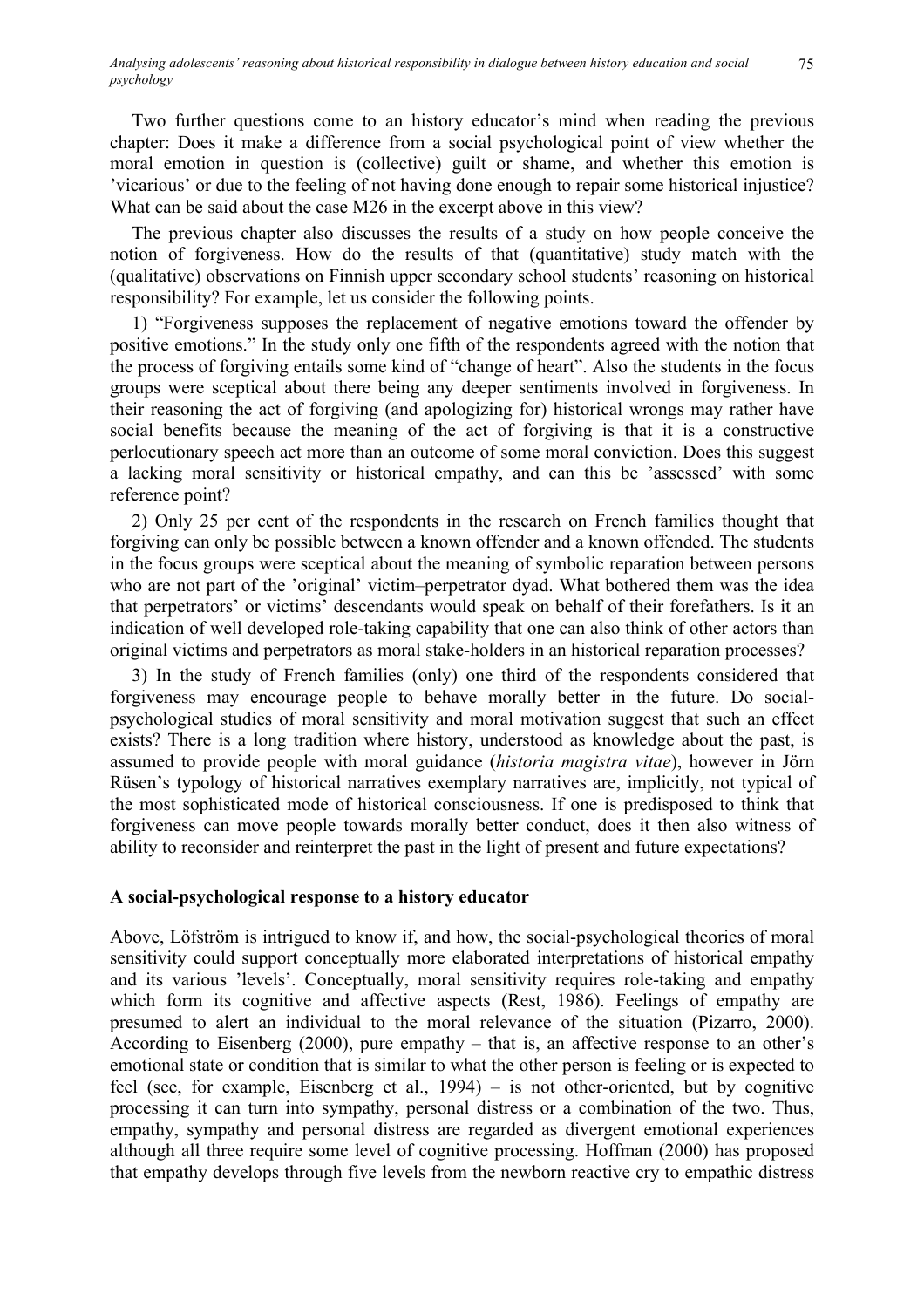beyond the situation. In the latter, a person recognizes that others have feelings beyond the immediate situation and this mental representation of the other's plight leads him/her to feel empathic distress for others. Extensive body of research has supported the developmental path of empathy at the early years of life, although also stable individual differences in children's concern for others over time have been found (Hastings, Zahn-Waxler, & McShane, 2006). To feel mature empathy – or sympathy in Eisenberg's terms – requires then a certain level of cognitive development. Cognitive role-taking (putting oneself in the other's place and imagining how she or he feels), however, is distinct from empathy-related reactions because it lacks emotionality (see, for example, Eisenberg & Morris, 2001), yet it can enable individuals to bypass empathic arousal and bias (Hoffman, 2000; Pizarro, 2000).

In terms of collective guilt, Löfström asks if feeling collective guilt is more related to ingroup-outgroup categorization or the transgression being volitional or not, and does it make a difference in the context of a social-psychological study? Both factors play a role in moral sensitivity. Recent research shows that we are prone to a greater moral sensitivity for in-group than outgroup victims, in particular if the perpetrator is from an out-group. (Molenberghs et al., 2014). In-group members' wrongdoings are perhaps not so easy to perceive as immoral. Forgiveness seems also to be negatively related to an in-group identity but positively to a common in-group identity – by finding some superordinate category, which includes both the conflicting groups (Noor et al., 2008). In addition, intensity of the moral issue affects how sensitive people are to transgressions, i.e. how salient and vivid the action is (Sparks, 2015). It might be that human beings perceive in-group's behavior as less immoral because they do not think their transgressions are so salient.

Löfström continues to question if it makes a difference from the social psychological point of view whether the moral emotion in question is (collective, transgenerational) guilt or shame and whether this emotion is 'vicarious' or due to feelings of not having done enough to repair the historical injustice? What can we say about case M26 in the focus group? Guilt and shame are both labelled as self-conscious emotions, that is, they involve self-evaluation of the self. Guilt arises from feeling responsible of unwanted consequences. It focuses on specific behaviors, something that the person her/himself has done or  $-$  as in collective guilt  $$ members of his/her in-group have done, or on the possible consequences of the transgression. In shame the focus is on others' reactions: the ashamed person is concerned with others' evaluation of his/her self rather than the acts' effect on others, as in guilt. Guilt typically motivates desire to confess, apologize or repair whereas shame gives rise to desire to hide, escape or strike back, i.e. behave aggressively. (Tangney & Dearing, 2002; Silfver-Kuhalampi et al., 2013.) Yet shame and guilt can co-occur so it is possible at the same time to feel ashamed and guilty. In a study of university students' guilt and shame narratives, Silfver-Kuhalampi (2007) found that reparative behavior was as likely in the situations where both guilt and shame were reported as in the "guilt alone" situations. Pure shame, on the other hand, was less likely to motivate reparative behavior. Thus it could be argued that in the focus group above M26 felt both shame and guilt, and his talking about apology refers to a desire to repair the wrongdoings somehow.

Concerning forgiveness, it seems that the students in the focus groups were doubtful of the "change of heart" forgiveness and they rather spoke of the social benefits of forgiving (and apologizing for) historical wrongs. Does this show a lack of moral sensitivity or historical empathy, and can this be assessed somehow? If we think of Rest's (1986) definition, moral sensitivity involves constructing different possible scenarios for the situation and imagining how different actions might influence the participants in the situation. Moral judgment then could be based on the pros and cons of different actions. Whether focusing on the "change of heart" forgiveness or rather on constructive consequences of forgiveness may then only indicate that the person is emphasizing different aspects of the situation. However, act of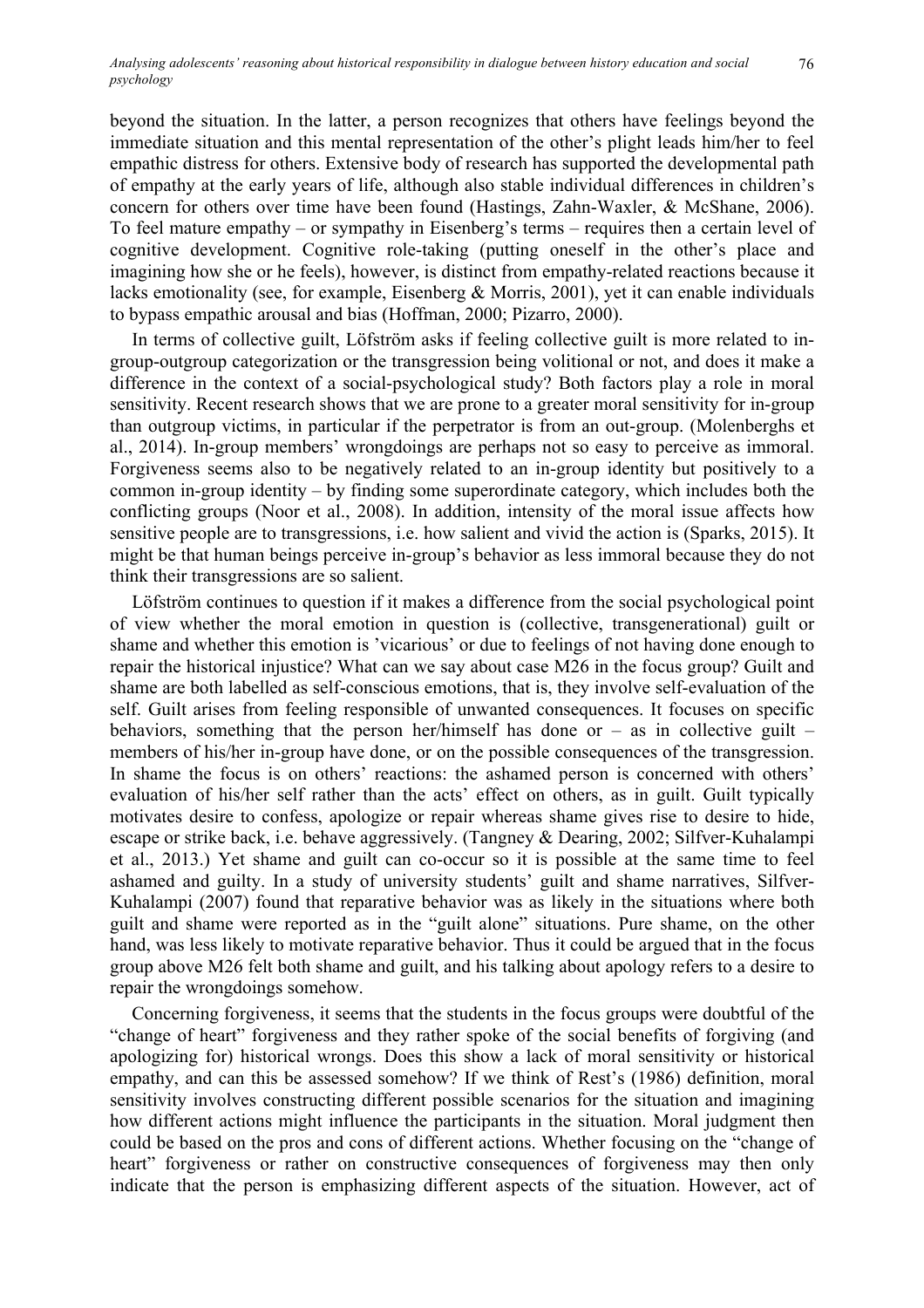forgiving could be an adaptive coping strategy to manage the painful emotions (Folkman & Lazarus, 1980) and to reduce hostility (Silton, Flannelly, & Lutjen, 2013).

Further it was asked if is it a sign of developed role-taking capability that one can go beyond the dyad victim–perpetrator and apologize or forgive for other 'moral share-holders', not only those immediately present in the dyad? As mentioned above, both mature empathy and mature guilt requires cognitive development, the ability to form mental representations. We can take the perspective of the other and feel sympathy for others even beyond the immediate situation and for fictional characters; research shows that reading narrative fiction can enhance sympathy among adolescents (Sklar, 2013). Hence, due to mature guilt and empathy we are able to apologize or forgive on behalf of actors not being among us anymore.

Lastly it was asked if the social-psychological studies of moral sensitivity and moral motivation show that forgiveness encourages people to behave better in the future. In general, factors of moral motivation, like sympathy and guilt, have shown positive relationship to prosocial behavior (see, for example, Davis et al., 1999), and they can be enhanced (e.g Sklar 2013). Research has also shown that for example in the context of Northern Irish conflict forgiveness predicts reconciliation intentions (Noor et al., 2008). Hence, we can assume that forgiveness has positive influence on future behavior.

## **Concluding remarks: what elements to add in future focus groups?**

Considering the perspectives opened here by Liisa Myyry it is worthwhile to ponder what elements would be important to add in the discussion topics in the focus groups where people are asked to ponder on issues of historical responsibility and reparation? Firstly, Myyry draws attention to the importance of the in-group*–*outgroup distinction in how people make moral judgments on acts and their outcomes partly depending on how they see the involved actors as part of one's in-group or outgroup. In the Finnish focus groups in 2008–2009 the students were posed questions that were intended to spark discussion that would shed light on this theme. For example, they were asked how they find the idea of being part in a chain of generations that binds 'the Finnish people' in the present and in the past together? The students were also asked to how much they feel that the Finnish Prime Minister's public apology in the name of "all Finnish people" for the deportation of exiles during WW II obliged them personally. In the future it could be worthwhile to pose more questions – and more provocative questions – that would make interviewees reflect if they see the boundaries between their in-group and outgroups as stable or changeable in morally particularly sensitive historical cases.

Secondly, regarding relations between feelings of shame and guilt, Myyry refers to a study of university students' guilt and shame narratives and how the two modes of narratives are likely to coincide or not with reparative behaviours. In the focus groups feelings of guilt and shame were addressed directly in the question to which episodes in Finnish history the students felt proud or ashamed. They were also asked how they find the idea that the developing countries should get reparation for the colonial period from the colonizing Western countries. This is a question related to the in-group/out-group dilemma too, but it was more geared towards generating discussion that might show whether there were feelings of transgenerational guilt or shame among the students. Also here it could be useful in future focus groups to pose more direct questions to the specific issues for students, or possibly, of which, they could be collectively ashamed of or feel guilty of, and, in case such feelings appear familiar and conceivable to them, "what do they think might be the driving forces or the 'causes' behind them?".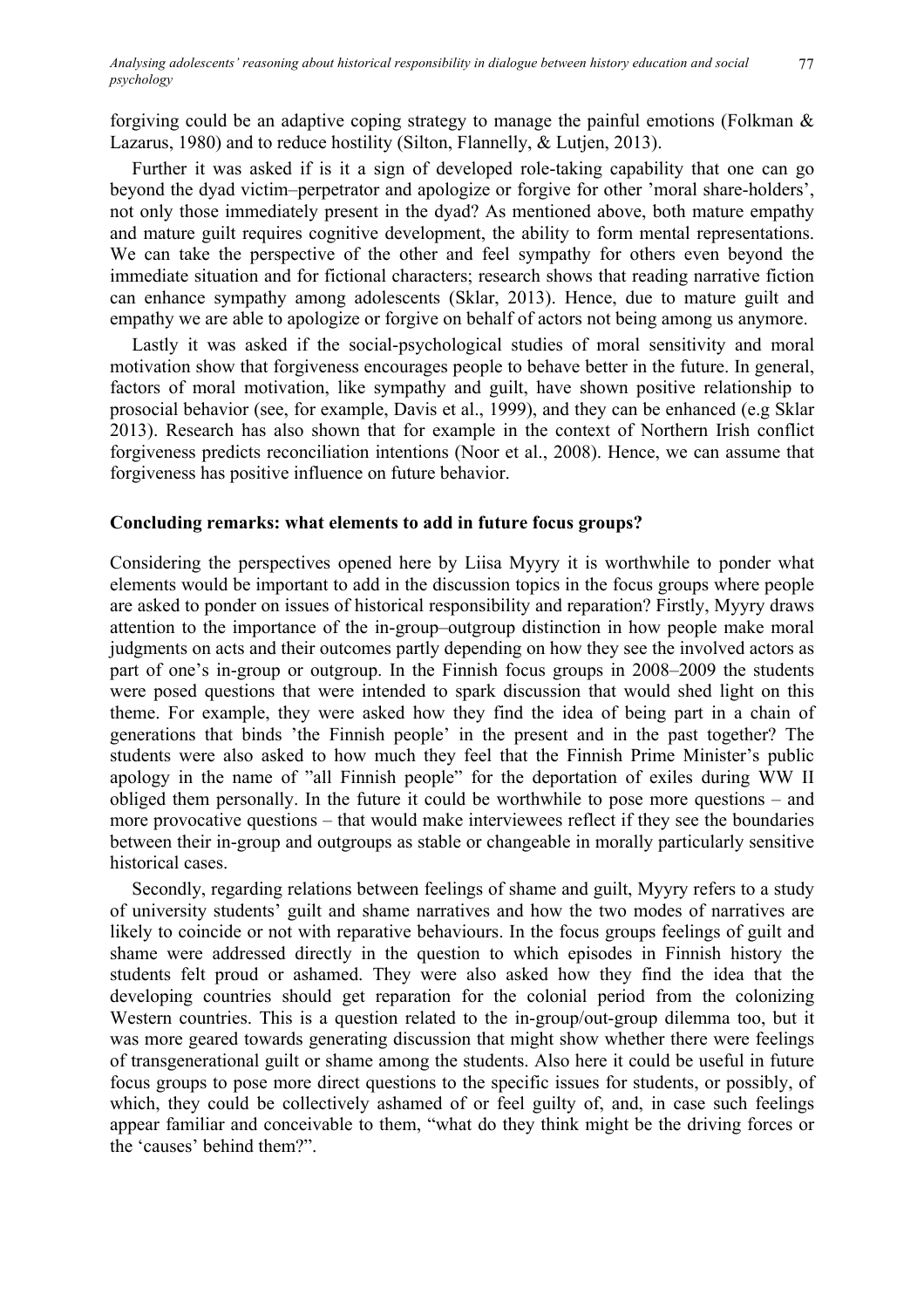Lastly, Liisa Myyry discussed the variety of ideas on forgiveness and how the variety may explain differential attitudes toward the notion of forgiving past injustices. In the focus groups the topic of historical forgiveness was addressed when asking what the students think of historical injustices being officially forgiven and whether someone might have 'absolved' the Finnish people after the Finnish Prime Minister's apology. In future focus groups it could be valuable to discuss more how the interviewees see that forgiveness may entail changes at an emotional level on the part of the forgiver and what effects forgiveness may have in encouraging the forgiven part to morally better conduct in the future, for example.

Understandably the variety of relevant topics for one focus group discussion is too wide if the discussion is to be kept within reasonable limits. The crucial question is which theoretical and conceptual foci to choose that could fruitfully connect issues that are relevant for the study of historical as well as moral consciousness. This also intertwines closely with the question of what could be the most promising tools that enable a crossdisciplinary or interdisciplinary analysis of empirical material like the focus groups above. At this point we are in the beginning of our way in looking for answers.

## **References**

- Ammert, N. (2015). *History as knowledge: Ethical values and meaning in encounters with history*. Frankfurt am Main & New York: Peter Lang.
- Barkan, E. (2001). *The guilt of nations. Restitution and negotiating historical injustices.* Baltimore, MD: Johns Hopkins University Press.
- Davis, M. H., Mitshell, K. V., Hall, J. A., Lothert, J., Snapp, T. & Meyer, M. (1999). Empathy, expectations and situational preferences: personality influences on the decision to participate in volunteer helping behavior. *Journal of Personality, 67*(3), 469–503.
- Davis, O., Yeager, E. & Foster, S. (Eds.), (2001). *Historical empathy and perspective taking in the social studies*. Lanham: Rowman and Littlefield.
- Eisenberg, N. (2000). Emotion, regulation and moral development. *Annual Review of Psychology, 51,* 665–697.
- Eisenberg, N., Fabes, R. A., Murphy, B., Karbon, M., Maszk, P., Smith, P., O'Boyle, C. & Suh, K. (1994). The relations of emotionality and regulation to dispositional and situational empathy-related responding. *Journal of Personality and Social Psychology, 66*(4), 776– 797.
- Eisenberg, N. & Morris, A. (2001). The origins and social significance of empathy-related responding. A review of empathy and moral development: implications for caring and justice by M. L. Hoffman. *Social Justice Research, 14*(1), 95–120.
- Elster, J. (2004) *Closing the books: Transitional justice in historical perspective*. Cambridge: Cambridge University Press.
- Endacott, J. & Brooks, S. (2013). An updated theoretical and practical model for promoting historical empathy. *Social Studies Research and Practice, 8*(1), 41–58.
- Folkman, S. & Lazarus, R.S. (1980). An analysis of coping in a middle-aged community sample. *Journal of Health and Social Behavior, 21,* 219-239.
- Freeman, M., Reed, C. & Ronan, P. (2006). *Truth commissions and procedural fairness.* Cambridge: Cambridge University Press.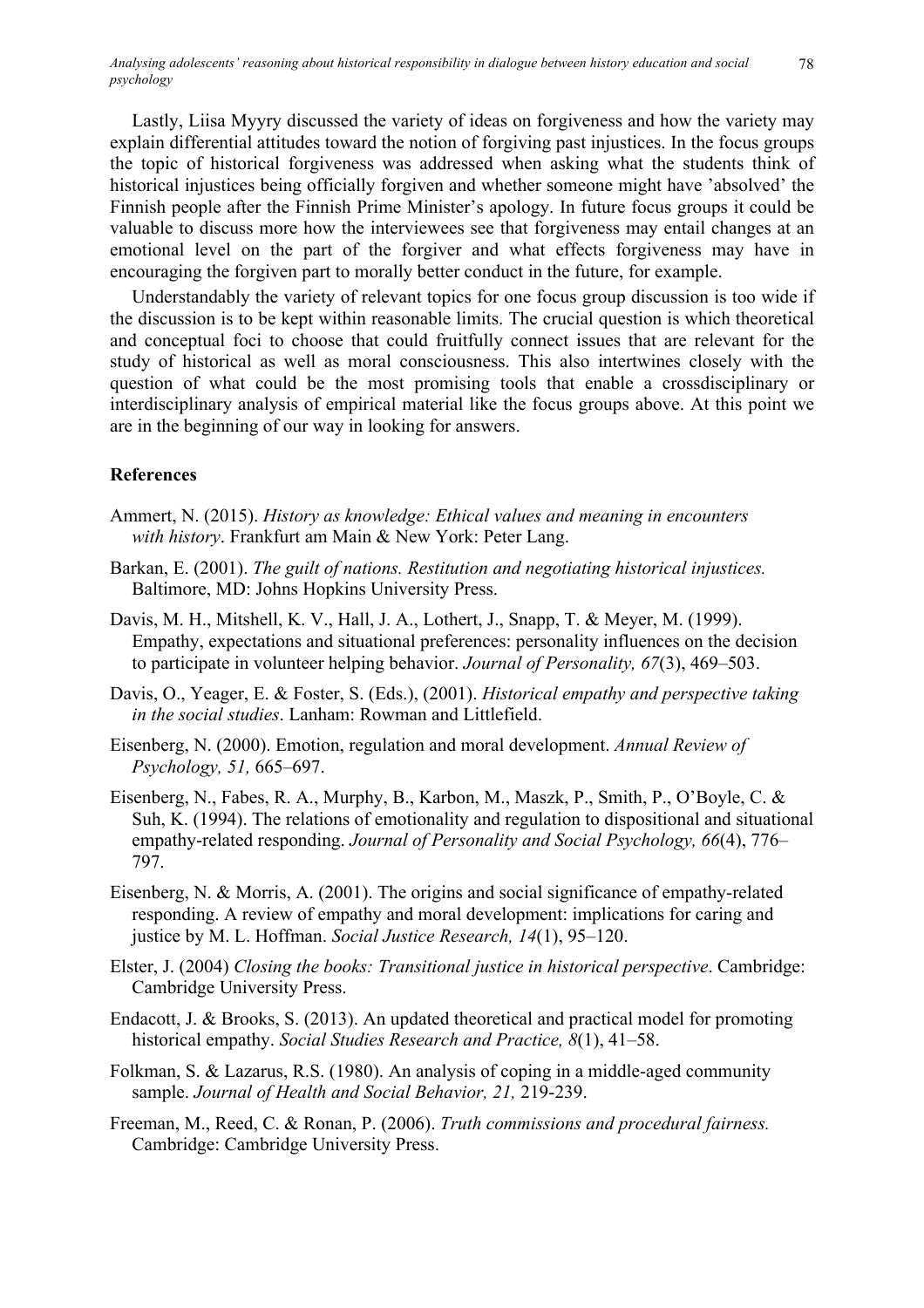- Gibney, M., Howard-Hassman, R., Coicaud, J.-M. & Steiner, N. (Eds.), (2008). *The age of apology: Facing up to the past.* Philadelphia: University of Pennsylvania Press.
- Han, U.-H, Kondo, T. & Yang, B. & Pingel, F. (Eds.), (2012). *History education and reconciliation: Comparative perspectives on East Asia.* Frankfurt am Main: Peter Lang.
- Harris, R. & Foreman-Peck, L. (2004). Stepping into other peoples' shoes. Teaching and assessing empathy in the secondary history curriculum. *International Journal of Historical Learning, Teaching and Research, 4*(2), 98–111.
- Hastings, P.D., Zahn-Waxler, C. & McShane, K. (2006). We are, by nature, moral creatures: biological bases of concern for others. In M. Killen & J. Smetana (Eds.), *Handbook of moral development* (pp. 483–516). Mahwah: Lawrence Erlbaum Associates.
- Hoffman, M.L. (1981). The development of empathy. In J.P. Rushton & R.M. Sorrentino (Eds.), *Altruism and helping behavior* (pp. 41–63). Hillsdale: Lawrence Erlbaum Associates.
- Hoffman, M.L. (2000). *Empathy and moral development: Implications for caring and justice.* Cambridge: Cambridge University Press.
- Korostelina, K. & Lässig, S. (Eds.), (2013). *History education and post-conflict reconciliation. Reconsidering joint textbook projects.* Abingdon: Routledge.
- Lickel, B., Schmader, T., Curtis, M., Scarnier, M., & Ames D. R. (2005). Vicarious shame and guilt. *Group Processes & Intergroup Relations, 8*(2), 145–157.
- Löfström, J. (2014). How Finnish upper secondary students conceive transgenerational responsibility and historical reparations: implications for the history curriculum. *Journal of Curriculum Studies, 46*(4), 515–539.
- Molenberghs, P., Gapp, J., Wang, B., Louis, W.R., & Decety, J. (2014). Increased moral sensitivity for outgroup perpetrators harming ingroup members. *Cerebral Cortex, 26*(1), 225-233.
- Mullet, E., Girard, M & Bakhshi, P. (2004). Conceptualizations of forgiveness. *European Psychologists, 9*(2), 78-86.
- Nobles, M. (2008). *The politics of official apologies*. Cambridge: Cambridge University Press.
- Noor, M., Brown, R., Gonzalez, R., Manzi, J. & Lewis C.A. (2008). On positive psychological outcomes: What helps groups with a history of conflict to forgive and reconcile with each other? *Personality and Social Psychological Bulletin, 34*(6), 819–832.
- Pizarro, D. (2000). Nothing more than feelings? The role of emotions in moral judgment. *Journal of Theory of Social Behaviour, 30*(4), 355–375.
- Portal, C. (1987). Empathy as an objective for history teaching. In C. Portal (Ed.), *The history of curriculum for teachers* (pp. 83-99). London: Palmer Press.
- Rest, J. (1986). *Moral development: advances in research and theory*. New York: Praeger.
- Rüsen, J. (2004) Historical consciousness: Narrative structure, moral function, and ontogenetic development (pp. 63-85). In P. Seixas (Ed.), *Theorizing historical consciousness*. Toronto: University of Toronto Press.
- Rüsen, J. (2005) *History: Narration, interpretation, orientation*. New York: Berghahn Books.